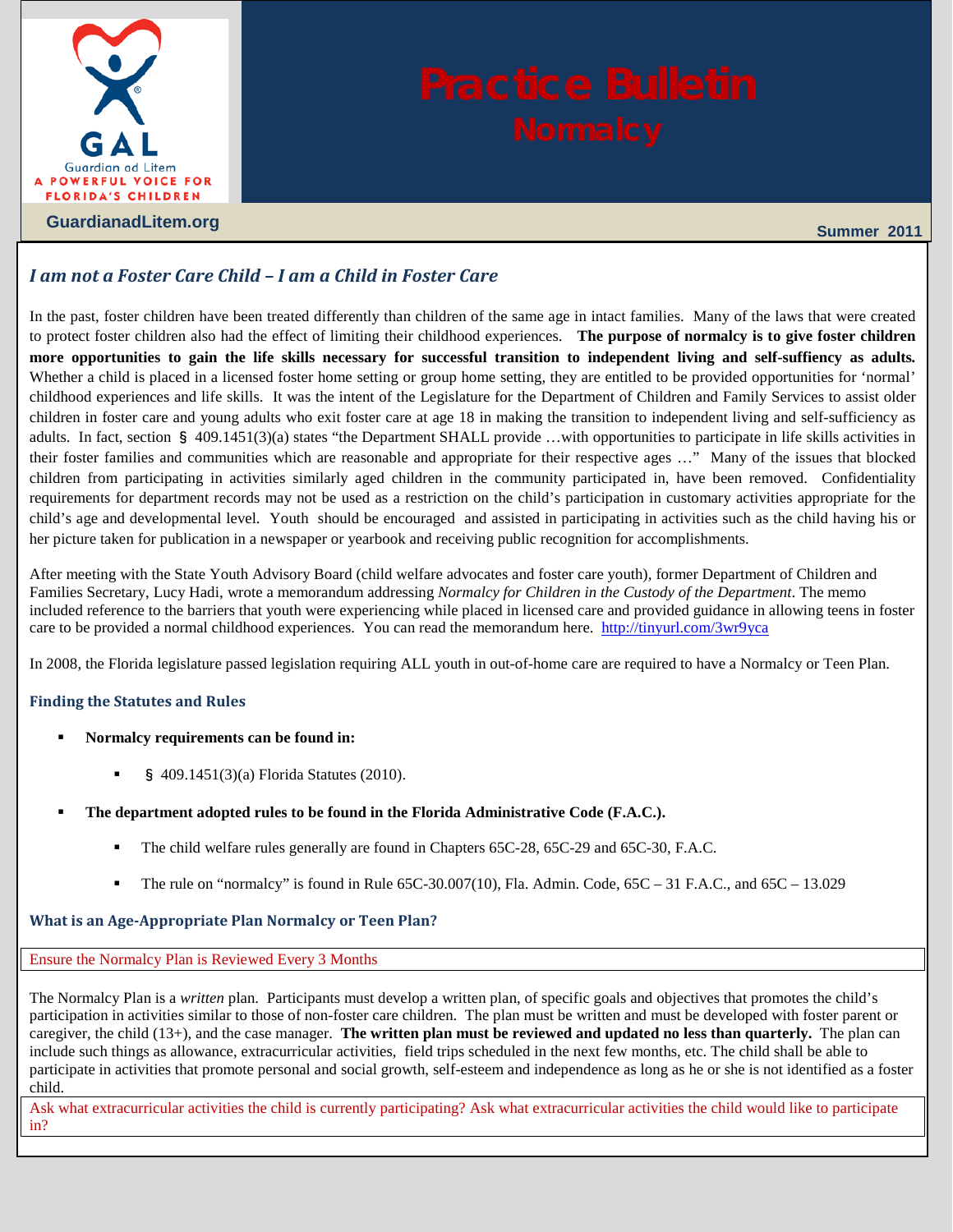A written plan should also include (for example), permission and encouragement for the child to:

- engage in appropriate social and extracurricular activities
- obtain employment
	- Know how to fill out a job application (age 15)
	- Know how to make a resume (age 15)
	- How to apply for a job (age 16)
	- Interviewing skills (age 16)
	- have contact with family members, friends and other people important to the child
		- The only exception is when the court specifically bars contact with an individual
	- have access to phone usage and reasonable curfews
- travel with other youth or adults

The written plan should also address assistance in participating in activities such as:

- the child having his or her picture taken for publication in a newspaper or yearbook
- receiving public recognition for accomplishments
- participating in school or after-school organizations or clubs
- participating in community events
- Support of the child's efforts to learn to drive a car
- Support efforts to obtain learner's permit & drivers license (age, maturity, insurance)
	- Efforts shall be made to obtain automobile insurance (foster parents are not required to pay for a car or car insurance).
- Other age appropriate activities were developed by the State Youth Advisory Board a leadership group made up of current and past foster care children. <http://bit.ly/jZas9N>

#### **Foster Parent Liability**

Provided the age-appropriate activity is in a written plan developed and signed by the foster parent or caregiver, the child and the case manager, the foster parent shall not be held responsible for, or have the foster care license at risk, as a result of the child's participation in the age-appropriate activity.  $\S$  409.1451(3)(a)3, Fla. Stat. (2010)

# **Confidentiality**

Confidentiality requirements for department records shall not restrict the child's participation in customary activities appropriate for the child's age and developmental level.

# **Discipline**

Normalcy opportunities shall not be withheld as a form of discipline

# **Disabled Youth**

Licensed out-of-home children who are diagnosed with mental and/or physical disabilities also need to be included in normalcy plans. Their opportunities will be based on experiences for continued growth and maturation as it will for all children in licensed out-of home care.

#### **Driving a Car**

- Support of the child's efforts to learn to drive a car
	- *If opportunities for driver's education are not available through the school district, the licensed out-of-home caregiver and Services Worker shall assist the child in finding a driver's education program.* [FAC 65C-30.007\(10\)d1](https://www.flrules.org/gateway/ChapterHome.asp?Chapter=65C-30)
- Support efforts to obtain learner's permit  $&$  drivers license (age, maturity, insurance)
- Efforts shall be made to obtain automobile insurance. [FAC 65C-30.007\(10\)d1](https://www.flrules.org/gateway/ChapterHome.asp?Chapter=65C-30)

What will be done to assist the child in finding a driver's education program? Responsible party? What efforts will be made to obtain automobile insurance? Date? What will be done to support the child's efforts to obtain a learner's permit and driver's license (age, maturity, insurance)? Date?

# **Allowance**

"Children in licensed out of-home care shall receive an allowance not less frequently than each month…**'** All children in foster care, starting at age 6, are to have a minimum allowance, which is not to be reduced as a punishment or for disciplinary reasons. Additional money may be provided as a reward for good behavior. However, this would be determined by the foster parent(s) or caregiver(s). Providing toiletries, toys or other tangible items in lieu of money is not permitted. Allowance money should also not include money needed to purchase toiletries. F.A.C. 65C-029.

# **Overnight Outings**

Overnight outings are a part of childhood and learning to be self sufficient. As such, the overnight outing should be encouraged or at the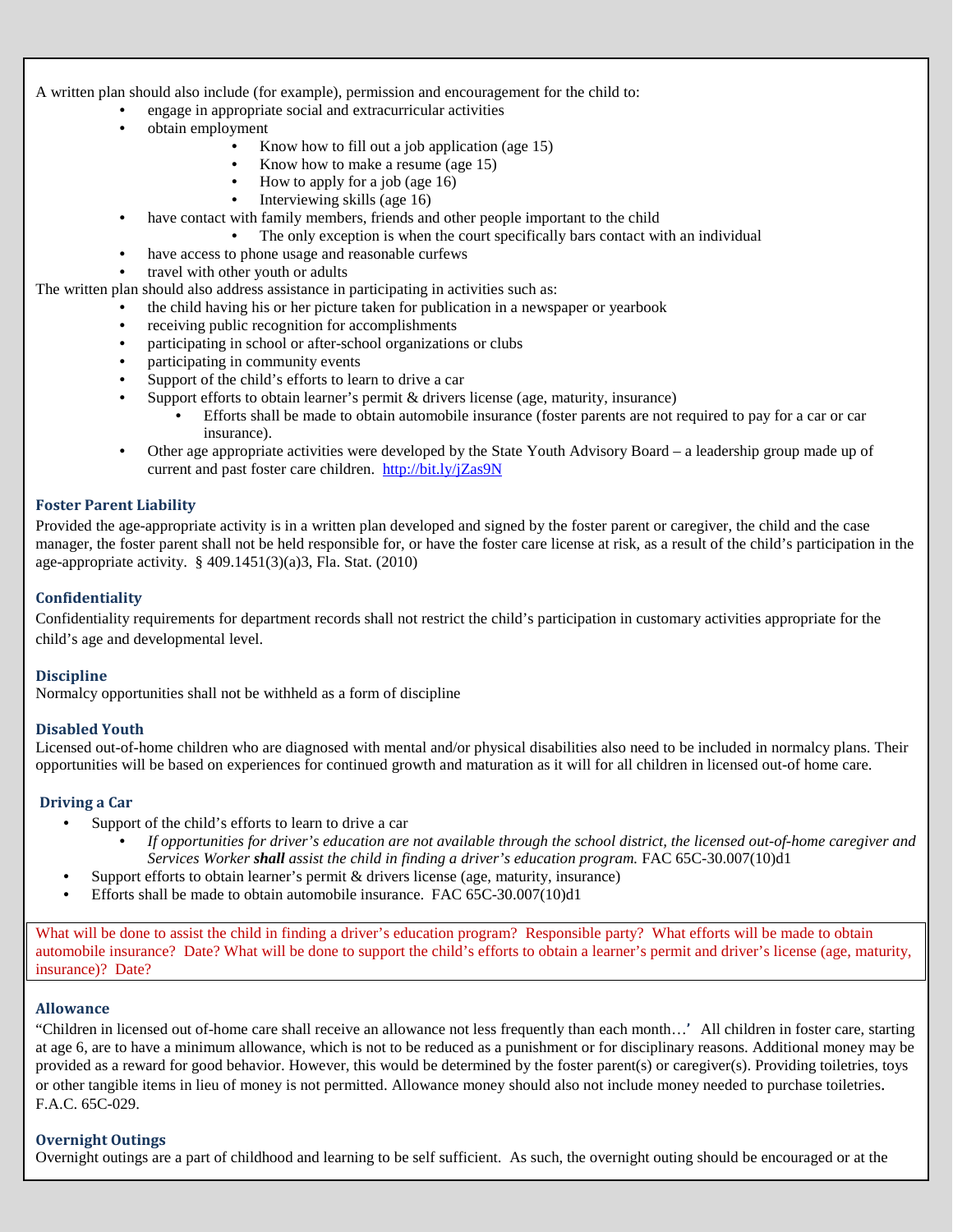least permitted. In order to allow an overnight outing, the caregiver must take the same precautions any responsible parent would. Criminal, delinquency and abuse/neglect history checks for dating, outings and activities with friends, families and school and church groups are **not necessary** for participation in normal school or community activities. Overnight trips exceeding one night must be approved by the child's services worker and must not interfere with visitation schedule[s. F.A.C. 65C-13.029.](https://www.flrules.org/gateway/ChapterHome.asp?Chapter=65C-13) The out-of-home caregiver must determine that the overnight outing is safe & appropriate.

# **The out of home caregiver shall:**

- Consider if there will be adult supervision
- Be as diligent in determining approval for such events as he or she would for his or her own children, and
- Use his or her parenting skills to familiarize himself or herself with the individual or group that the child wishes to spend time with and evaluate the child's maturity level and ability to participate in the activity appropriately
- criminal, delinquency and abuse/neglect history checks for dating, outings and activities with friends, families and school and church groups are not necessary for participation in normal school or community activities
- the services worker shall be available for consultation

# What overnight or planned outings are possible for the child?

# **Educational Planning**

Support of school attendance and participation and to encourage and support educational planning, i.e., college, vocational or technical programs.

- See guidelines regarding educational planning.
- [See worksheet for youth educational planning.](http://guardianadlitem.org/Practice_Manual_files/PDFs/Ch11_Youth_Worksheet_Staffing_and_Educational_Plan.pdf)

# **Other Experiences without Direct Supervision**

Youth should be able to experience circumstances without direct supervision. These activities depend on the child's age, maturity, and ability to make appropriate decisions. Examples include: dating, part-time employment, baby-sitting, arriving home after school, trips to the mall, attending athletic events and social outings with friends. Ultimately, this is a determination for the caregiver to make based on "familiarity with the child and the circumstances in which the child shall be unsupervised." [F.A.C. 65C-30.007.](https://www.flrules.org/gateway/ChapterHome.asp?Chapter=65C-30)

# **Information to Be Provided to the Child**

Child must be provided the following information:

- drug and alcohol use and abuse
- teen sexuality issues
- runaway prevention
- health services
- community involvement
- •knowledge of available resources
- identifying legal issues
- understanding his or her legal rights
- accessing specific legal advice

Information regarding these topics can be found on the Florida Guardian ad Litem website's Teen Resources section at [http://guardianadlitem.org/teen\\_main.asp](http://guardianadlitem.org/teen_main.asp)

# **Additional Resources**

You can find the Normalcy Checklist at [http://guardianadlitem.org/documents/Normalcy.pdf](http://centerforchildwelfare.fmhi.usf.edu/il/normalcy/Forms/AllItems.aspx) And a sample Normalcy Worksheet at <http://guardianadlitem.org/documents/Normalcyform.doc>

Florida's Center for the Advancement of Child Welfare Practice. Normalcy Implementation Resources <http://centerforchildwelfare.fmhi.usf.edu/il/normalcy/Forms/AllItems.aspx>

'Rights and Expectations for Children and Youth in Shelter or Foster Care' pamphlet <http://www.dcf.state.fl.us/programs/fostercare/docs/fsp5320.pdf>